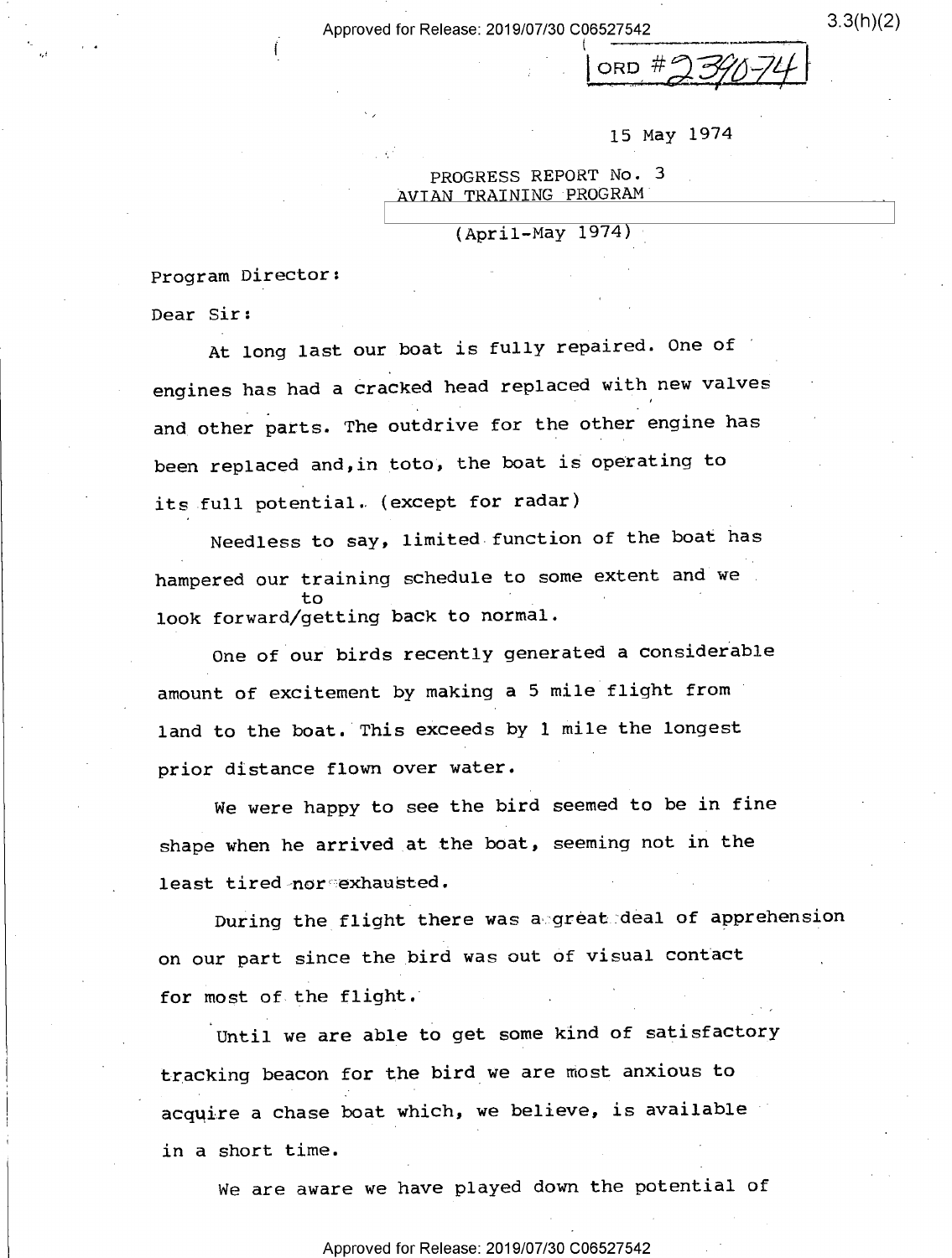$2.$ 

. »

|

)

(G <sup>I</sup>

AVIAN TRAINING PROGRAM.. the raven and, in fact, we have been surprised by the performance of this bird. It is true that this particular bird is our show bird  $\vert$  and has had some <sup>3</sup>or 4 years of training. It is also true he was the pick of the litter, so to speak, of some 50 birds.

We have already acquired several nestling ravens this year and when they are ready they too will jointhe program.

Starting from scratch our terciel falcon has come on very strong and, in our opinion, will soon be performing as well as the raven.

The small prairie falcon, as described earlier, has also shown great promise. At the present we have set him up, on full feed, hoping to get through the molt as soon as possible.

The female falcon has been a slight problem up to this point. She flys well but seems to tire easily and does not have the strength to complete long flights. Her stamina has increased steadily but not dramatically. She too has entered into a heavy molt and because of this will be delayed in her further training.

Regarding;thetflights over land, the hawks are doing a fine job, making flights of several miles at any time the elements are at all favorable.<br>training

We are enclosing more daily/reports along with some cost reports on medical care for the falcons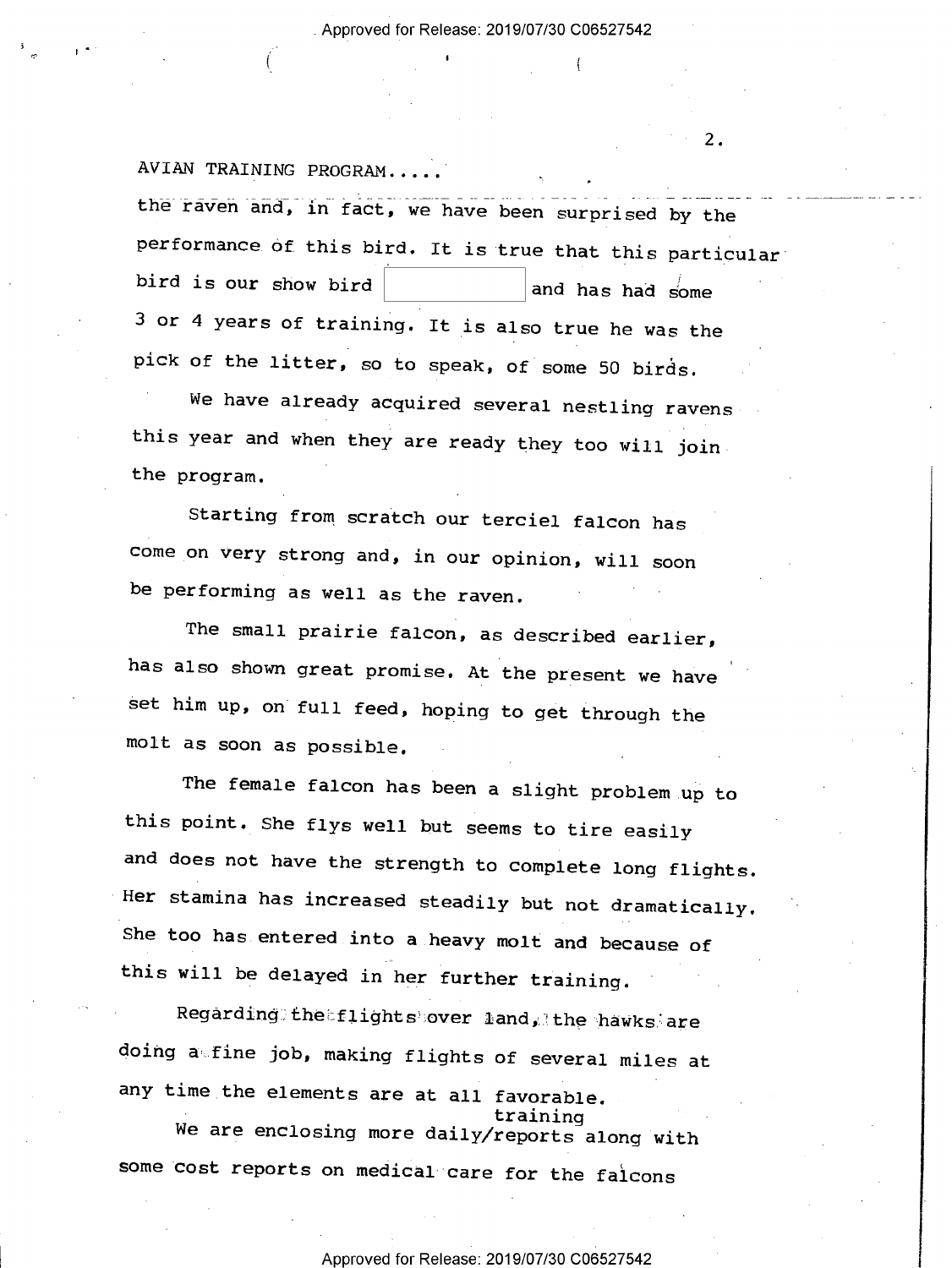€

## AVIAN TRAINING PROGRAM....

١.

to demonstrate we left no stone unturned in our concern

for them.

'

Respectfully,

3.

 $\tilde{\phantom{a}}$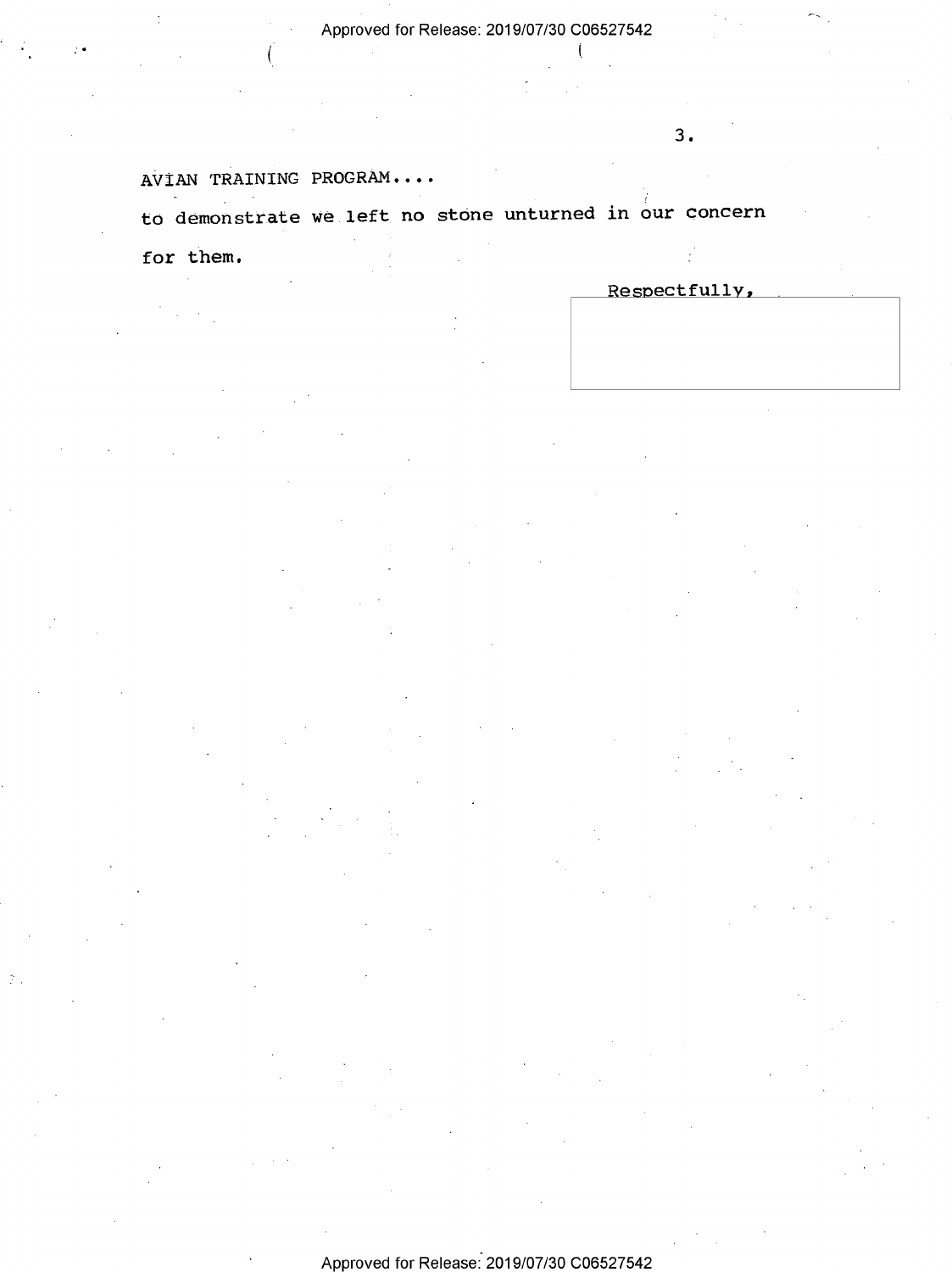Approved for Release: 2019/07/30 C06527542

#### DAILY TRAINING SCHEDULE

 $(1)$  MeV  $(1)$ 

Wed. May 1, 1974

.

Do Da <sup>V</sup> 2&% mile flight to boat. 1&5 mile flight from boat to beach. Light N. wind. Response and strength good.

Dink<br> die 19de eeu n.C. Soos van die 19de eeu n.C. Soos van die 19de eeu n.C. Soos van die 19de eeu n.C. Soos van d 1 mile flight from boat to target. Strength fair, response good.

Cockatoo<br> $\frac{1}{2}$  mile flight to boat. Gull pressure, driven into the water. Strength questionable, response good.

Terciel in the contract of the contract of the contract of the contract of the contract of the contract of the

300 yards to boat. 4 flights. Response and strength<br>good. ~

Falcon 50 yards to boat. 3 flights. Response and strength good

Hawk flights on land from 5 to 8 miles.

Thur. May 2.

Do Da - <sup>3</sup>mile flight to boat. 1&% flight from boat to beach. Light N.W. wind. .

Dink

Down for the moult

(»

Tercial

 $\frac{1}{4}$  mile to boat. 3 flights. Response and strength good.

Falcon \_ \_ .

200 yards to boat. 3 flights. Response and strength<br>good.

 $Brandy$  (hawk) 5 mile flight to target/ Response and strength good.<br>Light N.W. wind.

# Do Da<br>The Secret Secret Secret Secret Secret Secret Secret Secret Secret Secret Secret Secret Secret Secret Secret Secret Secret Secret Secret Secret Secret Secret Secret Secret Secret Secret Secret Secret Secret Secret Se

Do Da <sup>A</sup>

3 mile flight to boat. Strength and response good.

Took boat out of water for early flight back to L.B.

Approved for Release: 2019/07/30 C06527542,